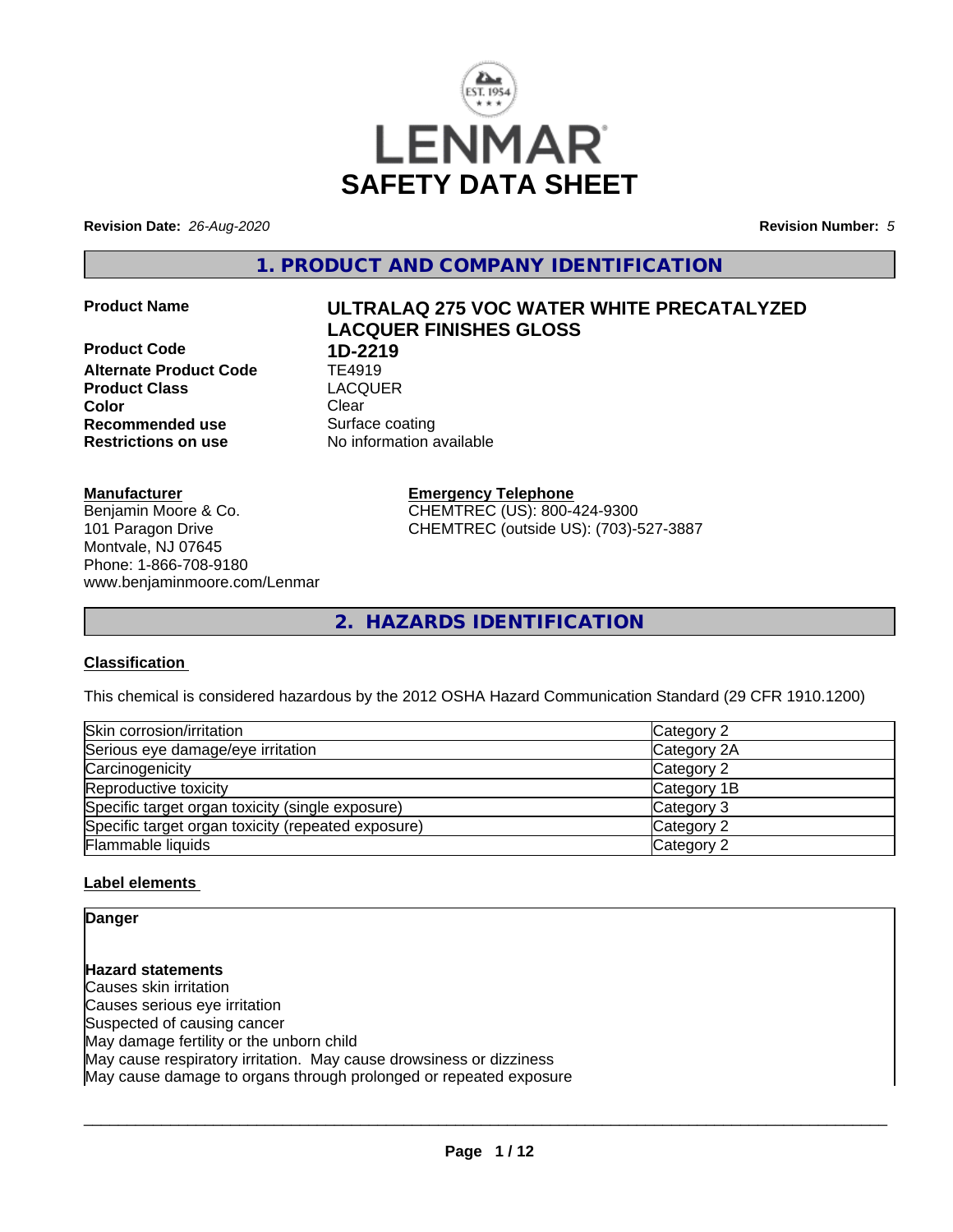Highly flammable liquid and vapor



#### **Precautionary Statements - Prevention**

Obtain special instructions before use Do not handle until all safety precautions have been read and understood Use personal protective equipment as required Wash face, hands and any exposed skin thoroughly after handling Wear eye/face protection Do not breathe dust/fume/gas/mist/vapors/spray Use only outdoors or in a well-ventilated area Keep away from heat, hot surfaces, sparks, open flames and other ignition sources. No smoking Keep container tightly closed Ground/bond container and receiving equipment Use explosion-proof electrical/ventilating/lighting/equipment Use only non-sparking tools Take precautionary measures against static discharge Keep cool

\_\_\_\_\_\_\_\_\_\_\_\_\_\_\_\_\_\_\_\_\_\_\_\_\_\_\_\_\_\_\_\_\_\_\_\_\_\_\_\_\_\_\_\_\_\_\_\_\_\_\_\_\_\_\_\_\_\_\_\_\_\_\_\_\_\_\_\_\_\_\_\_\_\_\_\_\_\_\_\_\_\_\_\_\_\_\_\_\_\_\_\_\_

#### **Precautionary Statements - Response**

IF exposed or concerned: Get medical advice/attention

**Eyes**

IF IN EYES: Rinse cautiously with water for several minutes. Remove contact lenses, if present and easy to do. Continue rinsing

If eye irritation persists: Get medical advice/attention

**Skin**

If skin irritation occurs: Get medical advice/attention

IF ON SKIN (or hair): Remove/Take off immediately all contaminated clothing. Rinse skin with water/shower Wash contaminated clothing before reuse

#### **Inhalation**

IF INHALED: Remove victim to fresh air and keep at rest in a position comfortable for breathing **Fire**

In case of fire: Use CO2, dry chemical, or foam for extinction

#### **Precautionary Statements - Storage**

Store locked up Store in a well-ventilated place. Keep container tightly closed

#### **Precautionary Statements - Disposal**

Dispose of contents/container to an approved waste disposal plant

#### **Hazards not otherwise classified (HNOC)**

Rags, steel wool or waste soaked with this product may spontaneously catch fire if improperly discarded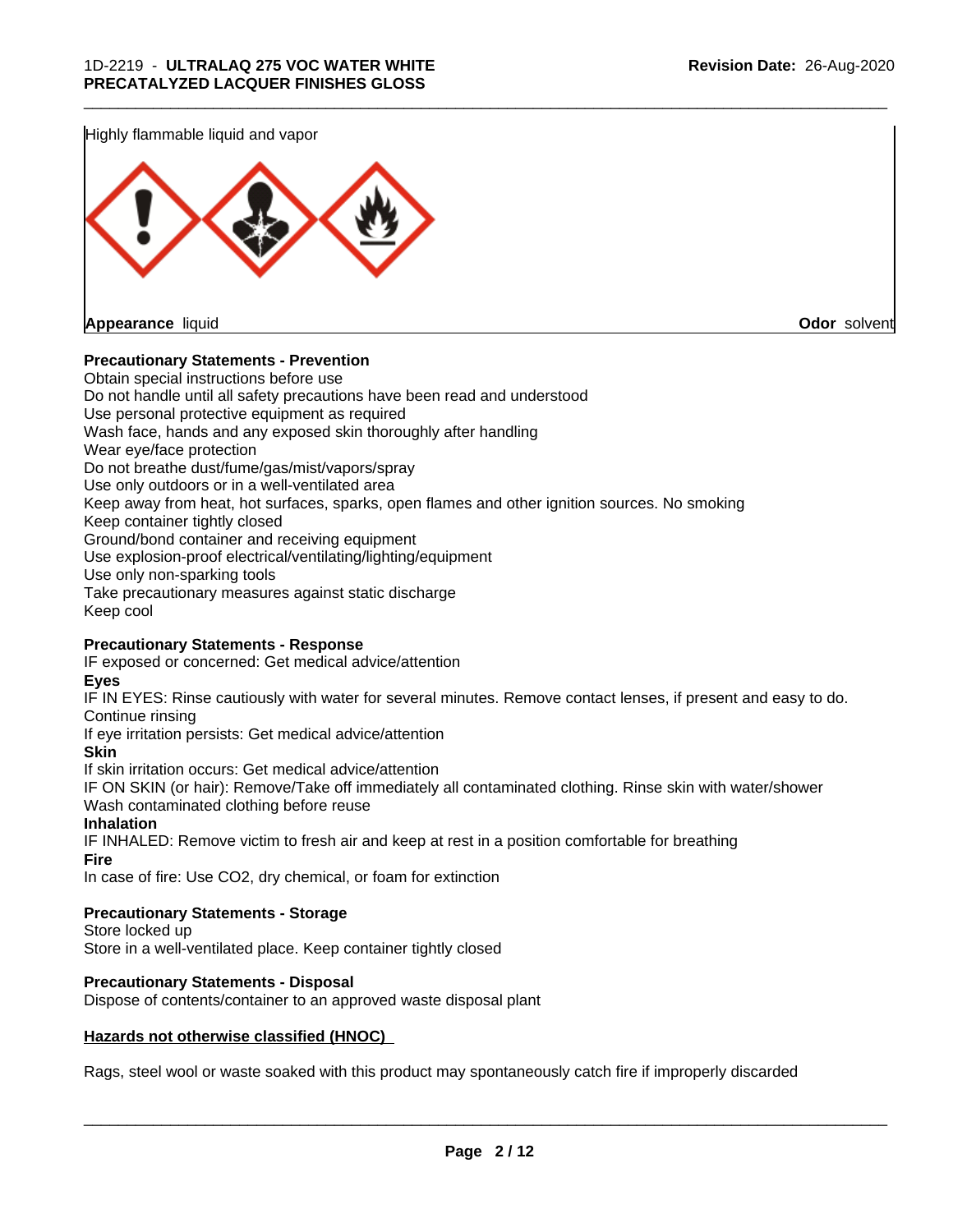#### **Other information**

No information available

# **3. COMPOSITION INFORMATION ON COMPONENTS**

\_\_\_\_\_\_\_\_\_\_\_\_\_\_\_\_\_\_\_\_\_\_\_\_\_\_\_\_\_\_\_\_\_\_\_\_\_\_\_\_\_\_\_\_\_\_\_\_\_\_\_\_\_\_\_\_\_\_\_\_\_\_\_\_\_\_\_\_\_\_\_\_\_\_\_\_\_\_\_\_\_\_\_\_\_\_\_\_\_\_\_\_\_

| <b>Chemical name</b>     | <b>CAS No.</b> | Weight-%    |
|--------------------------|----------------|-------------|
| Acetone                  | 67-64-1        | $45 - 50$   |
| 4-Chlorobenzotrifluoride | 98-56-6        | $15 - 20$   |
| cellulose, nitrate       | 9004-70-0      | $5 - 10$    |
| Isobutyl alcohol         | 78-83-1        | - 5         |
| Soybean oil, epoxidized  | 8013-07-8      | - 5         |
| 2,6-Dimethyl-4-Heptanone | 108-83-8       | - 5         |
| Xvlene                   | 1330-20-7      | - 5         |
| Butyl benzyl phthalate   | 85-68-7        | 1 - 5       |
| Ethyl benzene            | $100 - 41 - 4$ | $0.1 - 0.5$ |

# **4. FIRST AID MEASURES**

#### **Description of first aid measures**

| Immediate medical attention is required. Immediately flush with plenty of water.<br>After initial flushing, remove any contact lenses and continue flushing for at least<br>15 minutes.<br>Wash off immediately with soap and plenty of water removing all contaminated<br>clothes and shoes. If skin irritation persists, call a physician.<br>Move to fresh air. If symptoms persist, call a physician.<br>If not breathing, give artificial respiration. Call a physician immediately.<br>Clean mouth with water and afterwards drink plenty of water. Do not induce<br>vomiting without medical advice. Never give anything by mouth to an unconscious<br>person. Consult a physician.<br>Use personal protective equipment.<br>No information available.<br>Treat symptomatically. | <b>General Advice</b>                            | If symptoms persist, call a physician. Show this safety data sheet to the doctor in<br>attendance. |
|-----------------------------------------------------------------------------------------------------------------------------------------------------------------------------------------------------------------------------------------------------------------------------------------------------------------------------------------------------------------------------------------------------------------------------------------------------------------------------------------------------------------------------------------------------------------------------------------------------------------------------------------------------------------------------------------------------------------------------------------------------------------------------------------|--------------------------------------------------|----------------------------------------------------------------------------------------------------|
|                                                                                                                                                                                                                                                                                                                                                                                                                                                                                                                                                                                                                                                                                                                                                                                         | <b>Eye Contact</b>                               |                                                                                                    |
|                                                                                                                                                                                                                                                                                                                                                                                                                                                                                                                                                                                                                                                                                                                                                                                         | <b>Skin Contact</b>                              |                                                                                                    |
|                                                                                                                                                                                                                                                                                                                                                                                                                                                                                                                                                                                                                                                                                                                                                                                         | <b>Inhalation</b>                                |                                                                                                    |
|                                                                                                                                                                                                                                                                                                                                                                                                                                                                                                                                                                                                                                                                                                                                                                                         | Ingestion                                        |                                                                                                    |
|                                                                                                                                                                                                                                                                                                                                                                                                                                                                                                                                                                                                                                                                                                                                                                                         | <b>Protection Of First-Aiders</b>                |                                                                                                    |
|                                                                                                                                                                                                                                                                                                                                                                                                                                                                                                                                                                                                                                                                                                                                                                                         | <b>Most Important</b><br><b>Symptoms/Effects</b> |                                                                                                    |
|                                                                                                                                                                                                                                                                                                                                                                                                                                                                                                                                                                                                                                                                                                                                                                                         | <b>Notes To Physician</b>                        |                                                                                                    |

# **5. FIRE-FIGHTING MEASURES**

| <b>Flammable Properties</b>         | Vapors may travel considerable distance to a source of<br>ignition and flash back. Vapors may cause flash fire. |
|-------------------------------------|-----------------------------------------------------------------------------------------------------------------|
| <b>Suitable Extinguishing Media</b> | Foam, dry powder or water. Use extinguishing measures                                                           |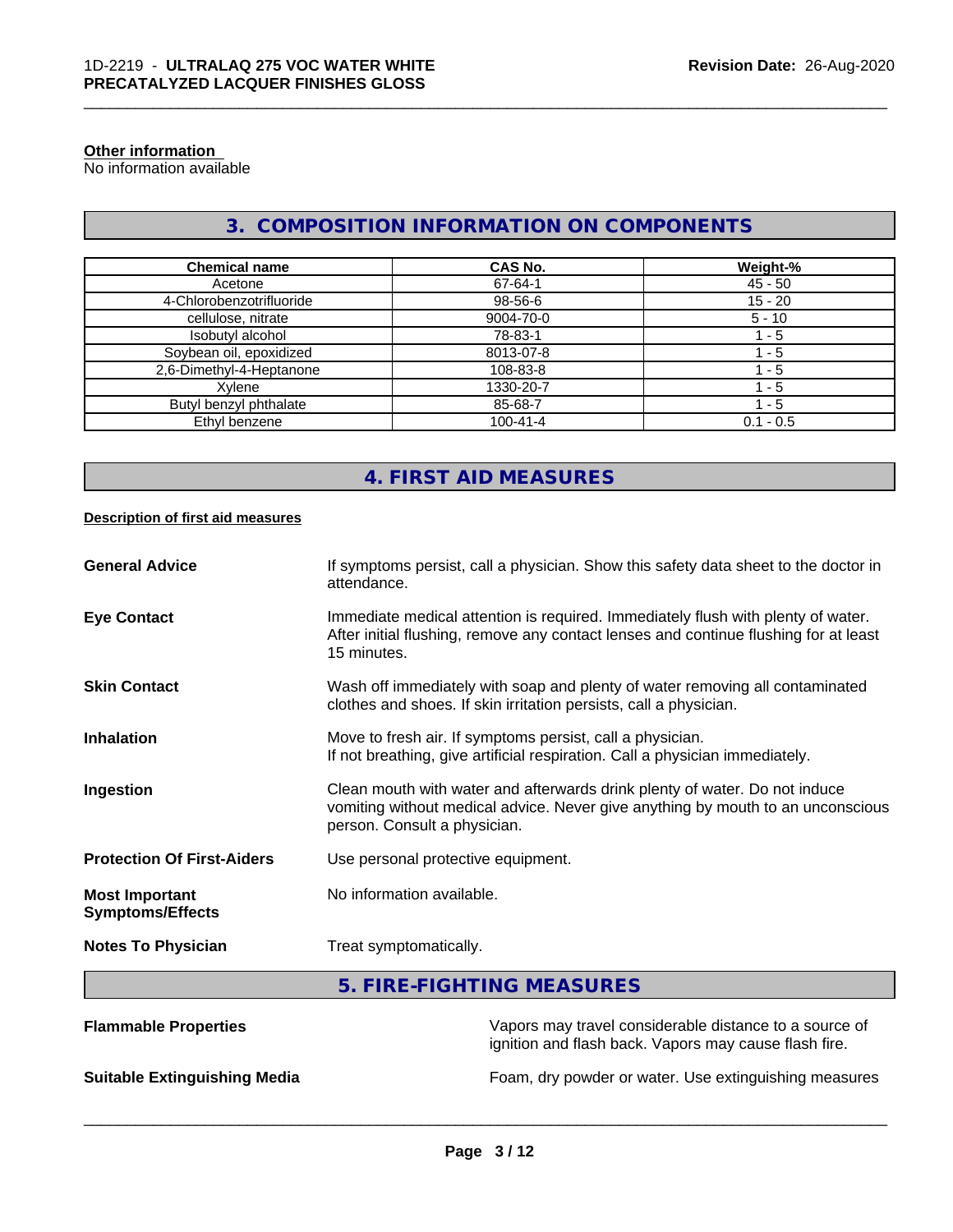|                                                                                     | that are appropriate to local circumstances and the<br>surrounding environment.                                                                                                                                                                                                                |  |
|-------------------------------------------------------------------------------------|------------------------------------------------------------------------------------------------------------------------------------------------------------------------------------------------------------------------------------------------------------------------------------------------|--|
| Protective equipment and precautions for firefighters                               | As in any fire, wear self-contained breathing apparatus<br>pressure-demand, MSHA/NIOSH (approved or equivalent)<br>and full protective gear.                                                                                                                                                   |  |
| <b>Hazardous combustion products</b>                                                | Burning may result in carbon dioxide, carbon monoxide<br>and other combustion products of varying composition<br>which may be toxic and/or irritating.                                                                                                                                         |  |
| <b>Specific Hazards Arising From The Chemical</b>                                   | Flammable. Flash back possible over considerable<br>distance. Keep product and empty container away from<br>heat and sources of ignition. Closed containers may<br>rupture if exposed to fire or extreme heat. Thermal<br>decomposition can lead to release of irritating gases and<br>vapors. |  |
| Sensitivity to mechanical impact                                                    | No                                                                                                                                                                                                                                                                                             |  |
| Sensitivity to static discharge                                                     | Yes                                                                                                                                                                                                                                                                                            |  |
| <b>Flash Point Data</b><br>Flash point (°F)<br>Flash Point (°C)<br><b>Method</b>    | $-4$<br>$-20$<br><b>PMCC</b>                                                                                                                                                                                                                                                                   |  |
| <b>Flammability Limits In Air</b>                                                   |                                                                                                                                                                                                                                                                                                |  |
| Lower flammability limit:<br><b>Upper flammability limit:</b>                       | Not available<br>Not available                                                                                                                                                                                                                                                                 |  |
| Health: 2<br>Flammability: 3<br><b>NFPA</b>                                         | <b>Instability: 1</b><br><b>Special: Not Applicable</b>                                                                                                                                                                                                                                        |  |
| <b>NFPA Legend</b><br>0 - Not Hazardous<br>1 - Slightly<br>2 - Moderate<br>3 - High |                                                                                                                                                                                                                                                                                                |  |

\_\_\_\_\_\_\_\_\_\_\_\_\_\_\_\_\_\_\_\_\_\_\_\_\_\_\_\_\_\_\_\_\_\_\_\_\_\_\_\_\_\_\_\_\_\_\_\_\_\_\_\_\_\_\_\_\_\_\_\_\_\_\_\_\_\_\_\_\_\_\_\_\_\_\_\_\_\_\_\_\_\_\_\_\_\_\_\_\_\_\_\_\_

4 - Severe

*The ratings assigned are only suggested ratings, the contractor/employer has ultimate responsibilities for NFPA ratings where this system is used.*

*Additional information regarding the NFPA rating system is available from the National Fire Protection Agency (NFPA) at www.nfpa.org.*

# **6. ACCIDENTAL RELEASE MEASURES**

| <b>Personal Precautions</b> | Remove all sources of ignition. Take precautions to prevent flashback. Ground<br>and bond all containers and handling equipment. Take precautionary measures<br>against static discharges. Ensure adequate ventilation. Avoid contact with skin,<br>eyes and clothing. Use personal protective equipment. |
|-----------------------------|-----------------------------------------------------------------------------------------------------------------------------------------------------------------------------------------------------------------------------------------------------------------------------------------------------------|
| <b>Other Information</b>    | Prevent further leakage or spillage if safe to do so. Do not allow material to<br>contaminate ground water system. Prevent product from entering drains. Do not                                                                                                                                           |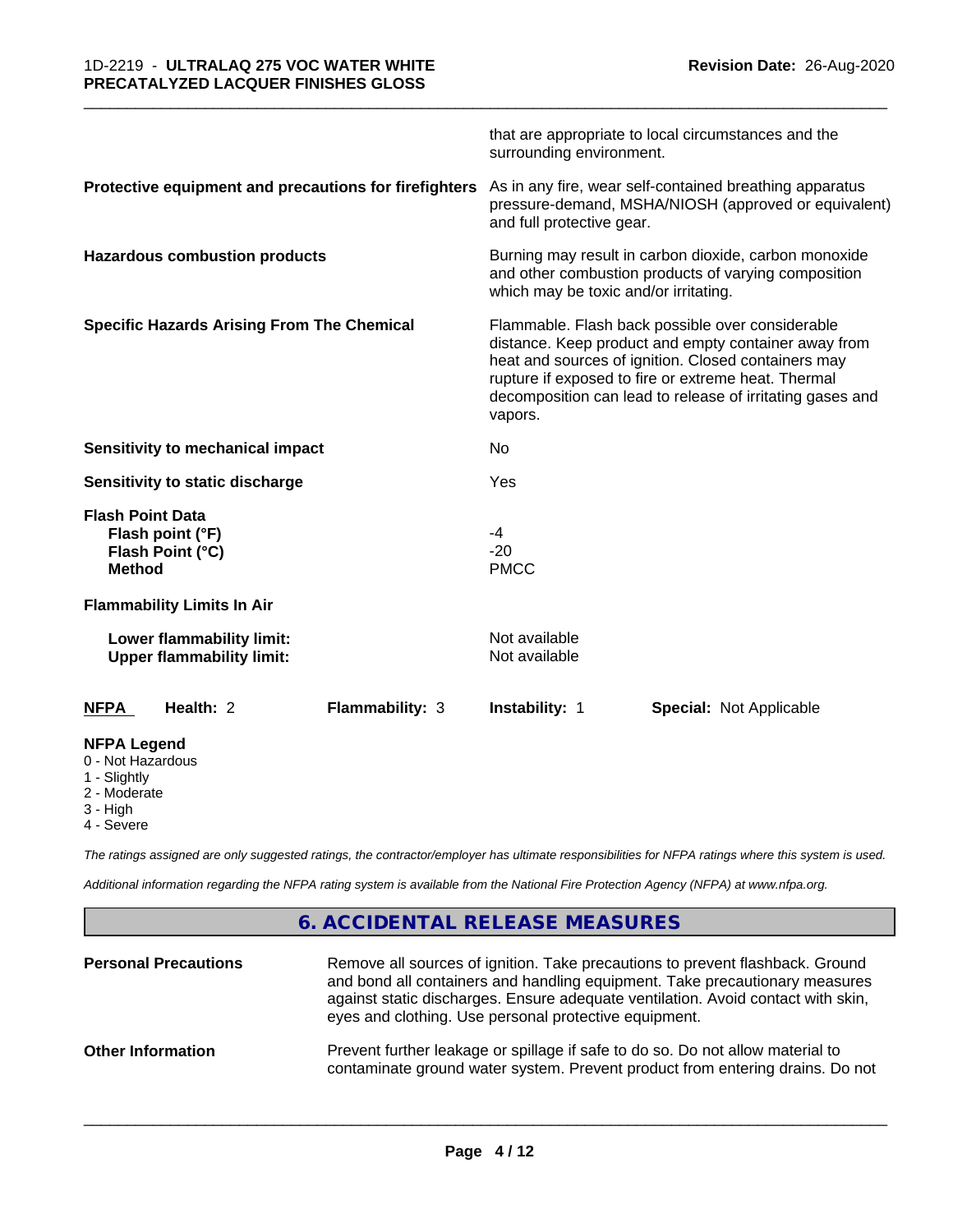|                                  | flush into surface water or sanitary sewer system. Local authorities should be<br>advised if significant spillages cannot be contained.                                                                                                                                                                                                                                                                                                        |  |
|----------------------------------|------------------------------------------------------------------------------------------------------------------------------------------------------------------------------------------------------------------------------------------------------------------------------------------------------------------------------------------------------------------------------------------------------------------------------------------------|--|
| <b>Environmental precautions</b> | See Section 12 for additional Ecological Information.                                                                                                                                                                                                                                                                                                                                                                                          |  |
| <b>Methods for Cleaning Up</b>   | Dam up. Soak up with inert absorbent material. Use a non-sparking or explosion<br>proof means to transfer material to a sealed, appropriate container for disposal.<br>Clean contaminated surface thoroughly.                                                                                                                                                                                                                                  |  |
|                                  | 7. HANDLING AND STORAGE                                                                                                                                                                                                                                                                                                                                                                                                                        |  |
| <b>Handling</b>                  | Avoid contact with skin, eyes and clothing. Wear personal protective equipment.<br>Do not breathe vapors or spray mist. Use only in ventilated areas. Prevent vapor<br>build-up by providing adequate ventilation during and after use.                                                                                                                                                                                                        |  |
|                                  | Take precautionary measures against static discharges. To avoid ignition of<br>vapors by static electricity discharge, all metal parts of the equipment must be<br>grounded. Keep away from heat, sparks and flame. Do not smoke. Extinguish all<br>flames and pilot lights, and turn off stoves, heaters, electric motors and other<br>sources of ignition during use and until all vapors are gone. Ignition and/or flash<br>back may occur. |  |
| <b>Storage</b>                   | Keep containers tightly closed in a dry, cool and well-ventilated place. Keep away<br>from heat. Keep away from open flames, hot surfaces and sources of ignition.<br>Keep in properly labeled containers. Keep out of the reach of children.                                                                                                                                                                                                  |  |
|                                  | <b>DANGER</b> - Rags, steel wool or waste soaked with this product may<br>spontaneously catch fire if improperly discarded. Immediately after use, place<br>rags, steel wool or waste in a sealed water-filled metal container.                                                                                                                                                                                                                |  |
| <b>Incompatible Materials</b>    | Incompatible with strong acids and bases and strong oxidizing agents.                                                                                                                                                                                                                                                                                                                                                                          |  |
|                                  | Technical measures/Precautions Ensure adequate ventilation. Use only where airflow will keep vapors from building<br>up in or near the work area in adjoining rooms. Comply with all national, state, and<br>local codes pertaining to the storage, handling, dispensing and disposal of<br>flammable liquids.                                                                                                                                 |  |
|                                  | Dissipate static electricity during transfer by grounding and bonding containers<br>and equipment before transferring material. All equipment should be non-sparking<br>and explosion proof. Use explosion proof electrical equipment for ventilation,<br>lighting and material handling.                                                                                                                                                      |  |

\_\_\_\_\_\_\_\_\_\_\_\_\_\_\_\_\_\_\_\_\_\_\_\_\_\_\_\_\_\_\_\_\_\_\_\_\_\_\_\_\_\_\_\_\_\_\_\_\_\_\_\_\_\_\_\_\_\_\_\_\_\_\_\_\_\_\_\_\_\_\_\_\_\_\_\_\_\_\_\_\_\_\_\_\_\_\_\_\_\_\_\_\_

# **8. EXPOSURE CONTROLS/PERSONAL PROTECTION**

# **Exposure Limits**

| <b>Chemical name</b>     | <b>ACGIH TLV</b>               | <b>OSHA PEL</b>              |
|--------------------------|--------------------------------|------------------------------|
| Acetone                  | STEL: 500 ppm                  | 1000 ppm - $TWA$             |
|                          | TWA: 250 ppm                   | 2400 mg/m <sup>3</sup> - TWA |
| 4-Chlorobenzotrifluoride | TWA: 2.5 mg/m <sup>3</sup> $F$ | $2.5 \text{ mg/m}^3$ - TWA   |
| Isobutyl alcohol         | TWA: 50 ppm                    | 100 ppm - TWA                |
|                          |                                | 300 mg/m <sup>3</sup> - TWA  |
| 2,6-Dimethyl-4-Heptanone | TWA: 25 ppm                    | 50 ppm - TWA                 |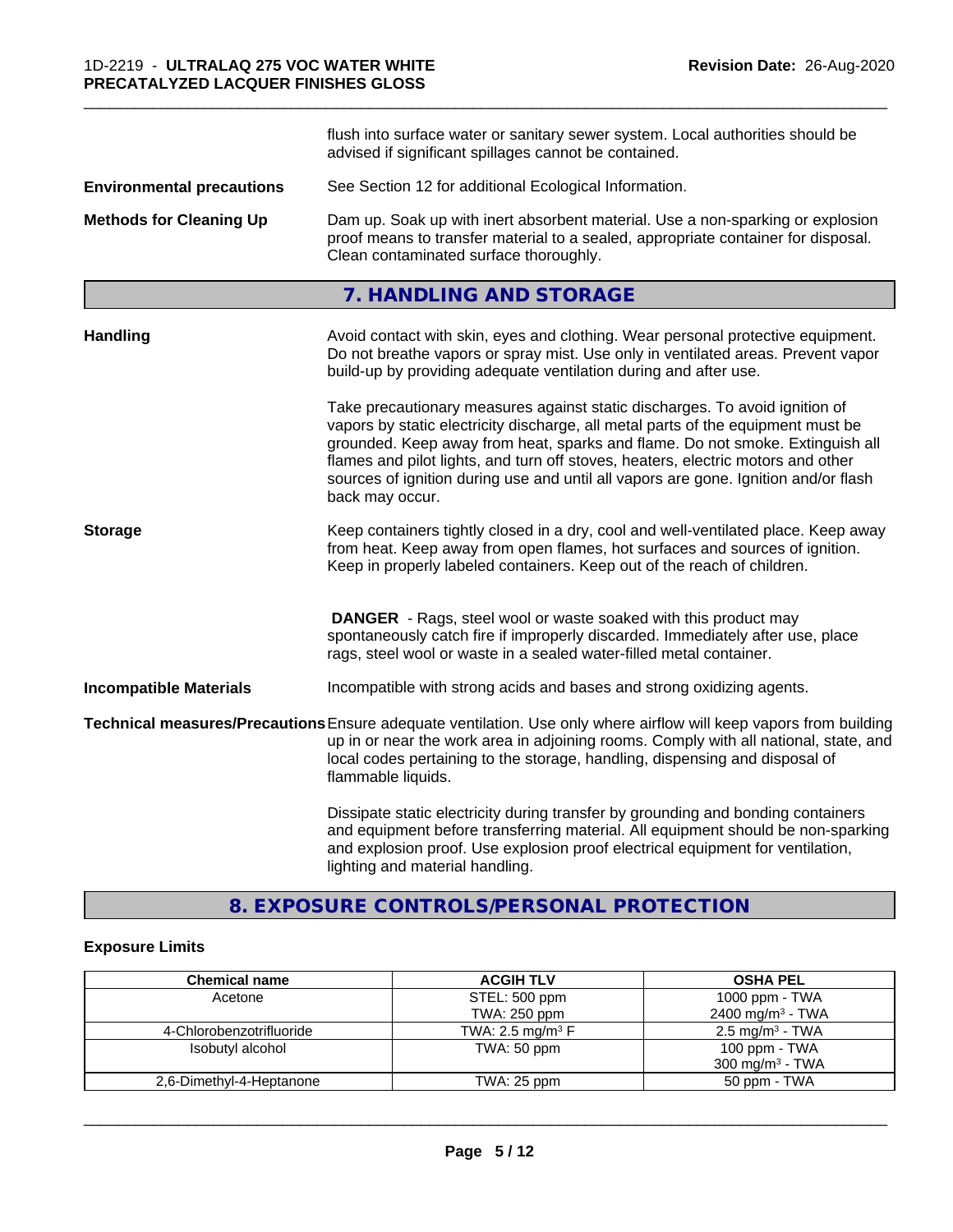|                                                                                                       |                                                                                                                                                                                                                                                                                                                                                                     |                                                                                                              | 290 mg/m <sup>3</sup> - TWA |
|-------------------------------------------------------------------------------------------------------|---------------------------------------------------------------------------------------------------------------------------------------------------------------------------------------------------------------------------------------------------------------------------------------------------------------------------------------------------------------------|--------------------------------------------------------------------------------------------------------------|-----------------------------|
| Xylene                                                                                                |                                                                                                                                                                                                                                                                                                                                                                     | STEL: 150 ppm                                                                                                | 100 ppm - TWA               |
|                                                                                                       |                                                                                                                                                                                                                                                                                                                                                                     | TWA: 100 ppm                                                                                                 | 435 mg/m <sup>3</sup> - TWA |
| Ethyl benzene                                                                                         |                                                                                                                                                                                                                                                                                                                                                                     | TWA: 20 ppm                                                                                                  | 100 ppm - TWA               |
|                                                                                                       |                                                                                                                                                                                                                                                                                                                                                                     |                                                                                                              | 435 mg/m <sup>3</sup> - TWA |
| Legend<br>OSHA - Occupational Safety & Health Administration Exposure Limits<br>N/E - Not Established |                                                                                                                                                                                                                                                                                                                                                                     | ACGIH - American Conference of Governmental Industrial Hygienists Exposure Limits                            |                             |
| <b>Appropriate engineering</b><br><u>controls</u>                                                     |                                                                                                                                                                                                                                                                                                                                                                     |                                                                                                              |                             |
| <b>Engineering Measures</b>                                                                           | Ensure adequate ventilation, especially in confined areas.                                                                                                                                                                                                                                                                                                          |                                                                                                              |                             |
| <b>Personal Protective Equipment</b>                                                                  |                                                                                                                                                                                                                                                                                                                                                                     |                                                                                                              |                             |
| <b>Eye/Face Protection</b>                                                                            |                                                                                                                                                                                                                                                                                                                                                                     | Safety glasses with side-shields. If splashes are likely to occur, wear:. Tightly<br>fitting safety goggles. |                             |
| <b>Skin Protection</b>                                                                                |                                                                                                                                                                                                                                                                                                                                                                     | Long sleeved clothing. Protective gloves.                                                                    |                             |
| <b>Respiratory Protection</b>                                                                         | Use only with adequate ventilation. In operations where exposure limits are<br>exceeded, use a NIOSH approved respirator that has been selected by a<br>technically qualified person for the specific work conditions. When spraying the<br>product or applying in confined areas, wear a NIOSH approved respirator<br>specified for paint spray or organic vapors. |                                                                                                              |                             |
| <b>Hygiene Measures</b>                                                                               | Avoid contact with skin, eyes and clothing. Remove and wash contaminated                                                                                                                                                                                                                                                                                            |                                                                                                              |                             |

clothing before re-use. Wash thoroughly after handling.

\_\_\_\_\_\_\_\_\_\_\_\_\_\_\_\_\_\_\_\_\_\_\_\_\_\_\_\_\_\_\_\_\_\_\_\_\_\_\_\_\_\_\_\_\_\_\_\_\_\_\_\_\_\_\_\_\_\_\_\_\_\_\_\_\_\_\_\_\_\_\_\_\_\_\_\_\_\_\_\_\_\_\_\_\_\_\_\_\_\_\_\_\_

# **9. PHYSICAL AND CHEMICAL PROPERTIES**

| Appearance                        | liquid                   |
|-----------------------------------|--------------------------|
| Odor                              | solvent                  |
| <b>Odor Threshold</b>             | No information available |
| Density (Ibs/gal)                 | $7.95 - 8.05$            |
| <b>Specific Gravity</b>           | $0.95 - 0.97$            |
| рH                                | No information available |
| <b>Viscosity (cps)</b>            | No information available |
| Solubility(ies)                   | No information available |
| <b>Water solubility</b>           | No information available |
| <b>Evaporation Rate</b>           | No information available |
| Vapor pressure                    | No information available |
| Vapor density                     | No information available |
| Wt. % Solids                      | $25 - 35$                |
| Vol. % Solids                     | $15 - 25$                |
| Wt. % Volatiles                   | $65 - 75$                |
| Vol. % Volatiles                  | $75 - 85$                |
| <b>VOC Regulatory Limit (g/L)</b> | < 275                    |
| <b>Boiling Point (°F)</b>         | 136                      |
| <b>Boiling Point (°C)</b>         | 58                       |
| Freezing point (°F)               | No information available |
| <b>Freezing Point (°C)</b>        | No information available |
| Flash point (°F)                  | -4                       |
| Flash Point (°C)                  | $-20$                    |
|                                   |                          |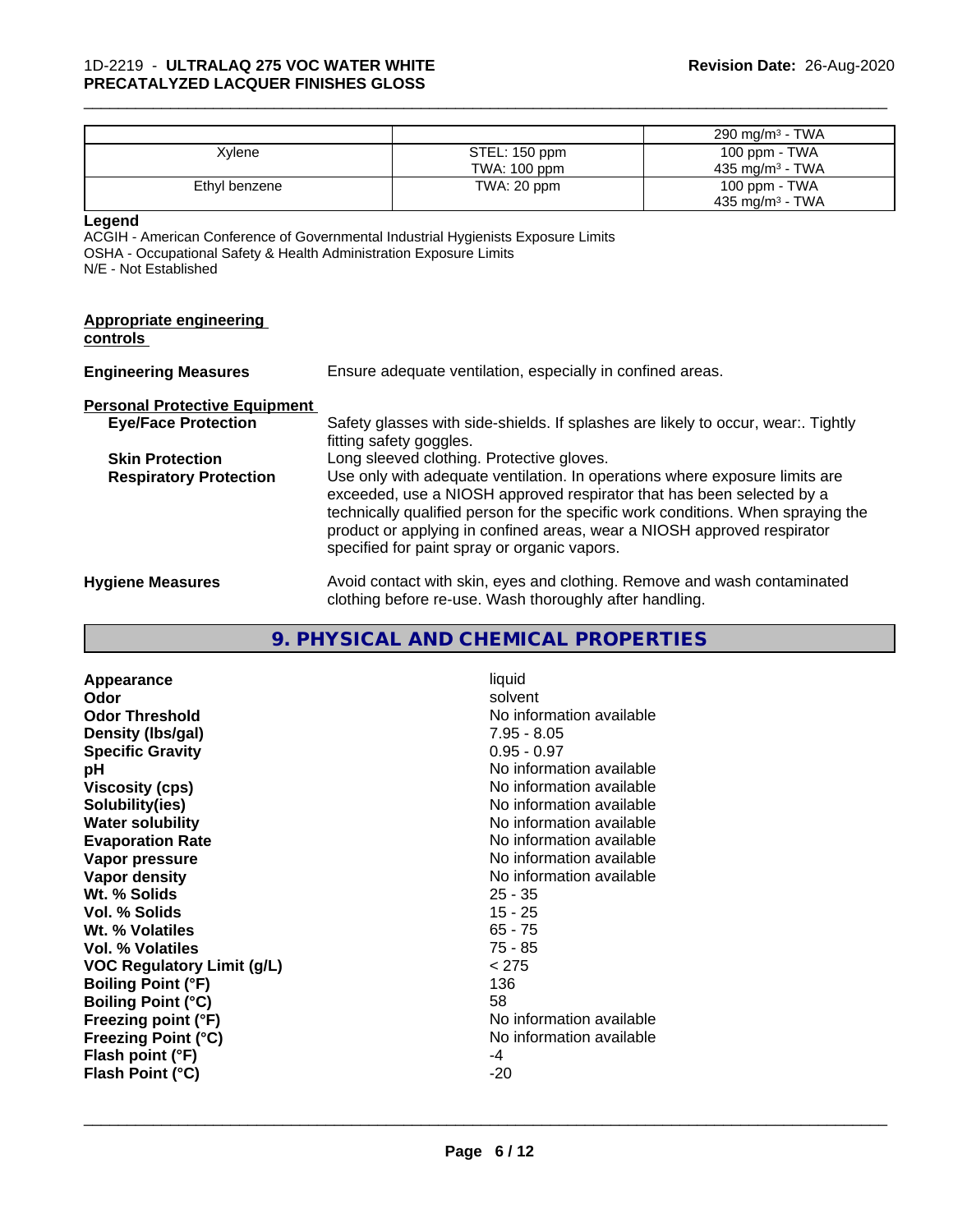#### **Method** PMCC

**Flammability (solid, gas)**<br> **Commability limit:**<br>
Upper flammability limit:<br>
No information available **Upper flammability limit:**<br> **Lower flammability limit:**<br>
No information available<br>
No information available **Lower flammability limit:**<br> **Autoignition Temperature (°F)**<br>
No information available<br>
No information available Autoignition Temperature (°F)<br>
Autoignition Temperature (°C)<br>
No information available **Autoignition Temperature (°C) Decomposition Temperature (°F)**<br> **Decomposition Temperature (°C)** No information available<br>
No information available **Decomposition Temperature (°C)**<br>Partition coefficient

**No information available** 

\_\_\_\_\_\_\_\_\_\_\_\_\_\_\_\_\_\_\_\_\_\_\_\_\_\_\_\_\_\_\_\_\_\_\_\_\_\_\_\_\_\_\_\_\_\_\_\_\_\_\_\_\_\_\_\_\_\_\_\_\_\_\_\_\_\_\_\_\_\_\_\_\_\_\_\_\_\_\_\_\_\_\_\_\_\_\_\_\_\_\_\_\_

# **10. STABILITY AND REACTIVITY**

| <b>Reactivity</b>                       | No data available                                                                                                         |
|-----------------------------------------|---------------------------------------------------------------------------------------------------------------------------|
| <b>Chemical Stability</b>               | Stable under normal conditions. Hazardous polymerisation<br>does not occur.                                               |
| <b>Conditions to avoid</b>              | Keep away from open flames, hot surfaces, static<br>electricity and sources of ignition. Sparks. Elevated<br>temperature. |
| <b>Incompatible Materials</b>           | Incompatible with strong acids and bases and strong<br>oxidizing agents.                                                  |
| <b>Hazardous Decomposition Products</b> | Thermal decomposition can lead to release of irritating<br>gases and vapors.                                              |
| Possibility of hazardous reactions      | None under normal conditions of use.                                                                                      |

**11. TOXICOLOGICAL INFORMATION**

| <b>Product Information</b>                                                                 |                                                                                                                                                                                                               |  |  |
|--------------------------------------------------------------------------------------------|---------------------------------------------------------------------------------------------------------------------------------------------------------------------------------------------------------------|--|--|
| Information on likely routes of exposure                                                   |                                                                                                                                                                                                               |  |  |
| <b>Principal Routes of Exposure</b>                                                        | Eye contact, skin contact and inhalation.                                                                                                                                                                     |  |  |
| <b>Acute Toxicity</b>                                                                      |                                                                                                                                                                                                               |  |  |
| <b>Product Information</b>                                                                 | Repeated or prolonged exposure to organic solvents may lead to permanent brain<br>and nervous system damage. Intentional misuse by deliberately concentrating and<br>inhaling vapors may be harmful or fatal. |  |  |
| Symptoms related to the physical, chemical and toxicological characteristics               |                                                                                                                                                                                                               |  |  |
| <b>Symptoms</b>                                                                            | No information available                                                                                                                                                                                      |  |  |
| Delayed and immediate effects as well as chronic effects from short and long-term exposure |                                                                                                                                                                                                               |  |  |
| Eye contact<br><b>Skin contact</b>                                                         | Severely irritating to eyes. May cause burns. Risk of serious damage to eyes.<br>May cause skin irritation and/or dermatitis. Prolonged skin contact may defat the<br>skin and produce dermatitis.            |  |  |
| Ingestion                                                                                  | Harmful if swallowed. Ingestion may cause irritation to mucous membranes. Small                                                                                                                               |  |  |
|                                                                                            |                                                                                                                                                                                                               |  |  |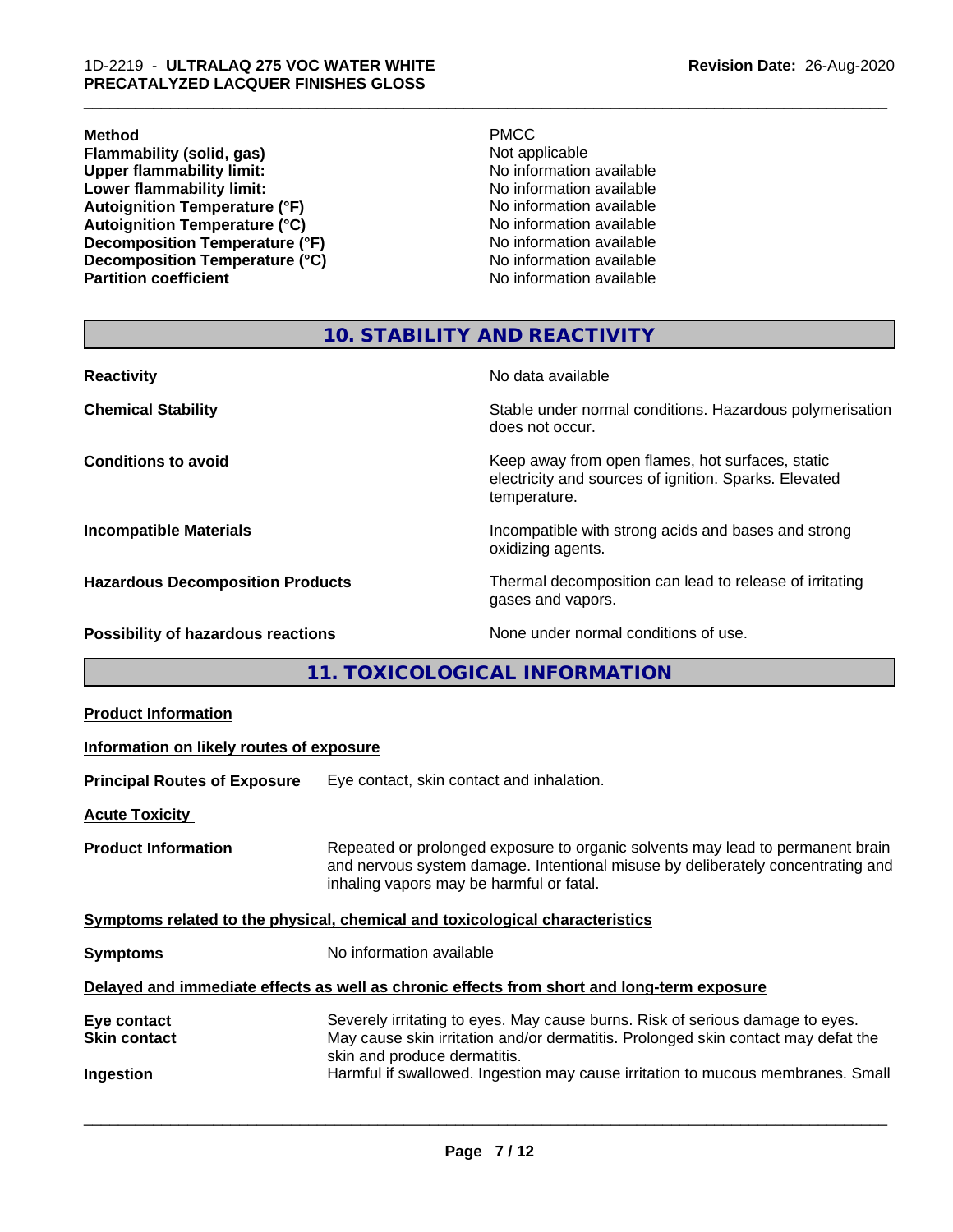| <b>Inhalation</b>               | amounts of this product aspirated into the respiratory system during ingestion or<br>vomiting may cause mild to severe pulmonary injury, possibly progressing to<br>death.<br>Harmful by inhalation. High vapor / aerosol concentrations are irritating to the<br>eyes, nose, throat and lungs and may cause headaches, dizziness, drowsiness, |
|---------------------------------|------------------------------------------------------------------------------------------------------------------------------------------------------------------------------------------------------------------------------------------------------------------------------------------------------------------------------------------------|
|                                 | unconsciousness, and other central nervous system effects.                                                                                                                                                                                                                                                                                     |
| <b>Sensitization</b>            | No information available                                                                                                                                                                                                                                                                                                                       |
| <b>Neurological Effects</b>     | No information available.                                                                                                                                                                                                                                                                                                                      |
| <b>Mutagenic Effects</b>        | No information available.                                                                                                                                                                                                                                                                                                                      |
| <b>Reproductive Effects</b>     | May damage fertility or the unborn child.                                                                                                                                                                                                                                                                                                      |
| <b>Developmental Effects</b>    | No information available.                                                                                                                                                                                                                                                                                                                      |
| <b>Target organ effects</b>     | No information available.                                                                                                                                                                                                                                                                                                                      |
| <b>STOT - repeated exposure</b> | Causes damage to organs through prolonged or repeated exposure if inhaled,<br>May cause disorder and damage to the, liver, kidney, spleen, blood, Causes<br>damage to organs through prolonged or repeated exposure.                                                                                                                           |
| <b>STOT - single exposure</b>   | May cause disorder and damage to the, Respiratory system, Central nervous<br>system.                                                                                                                                                                                                                                                           |
| Other adverse effects           | No information available.                                                                                                                                                                                                                                                                                                                      |
| <b>Aspiration Hazard</b>        | May be harmful if swallowed and enters airways. Small amounts of this product<br>aspirated into the respiratory system during ingestion or vomiting may cause mild<br>to severe pulmonary injury, possibly progressing to death.                                                                                                               |

\_\_\_\_\_\_\_\_\_\_\_\_\_\_\_\_\_\_\_\_\_\_\_\_\_\_\_\_\_\_\_\_\_\_\_\_\_\_\_\_\_\_\_\_\_\_\_\_\_\_\_\_\_\_\_\_\_\_\_\_\_\_\_\_\_\_\_\_\_\_\_\_\_\_\_\_\_\_\_\_\_\_\_\_\_\_\_\_\_\_\_\_\_

#### **Numerical measures of toxicity**

#### **The following values are calculated based on chapter 3.1 of the GHS document**

| <b>ATEmix (oral)</b>                 | 7458 mg/ka |
|--------------------------------------|------------|
| <b>ATEmix (dermal)</b>               | 3798 mg/kg |
| <b>ATEmix (inhalation-dust/mist)</b> | 48.9 ma/L  |
| <b>ATEmix (inhalation-vapor)</b>     | 809.1 ma/L |

#### **Component Information**

| Chemical name                        | Oral LD50            | Dermal LD50              | <b>Inhalation LC50</b>                |
|--------------------------------------|----------------------|--------------------------|---------------------------------------|
| Acetone<br>67-64-1                   | $= 5800$ mg/kg (Rat) | $> 15700$ mg/kg (Rabbit) | $= 50100$ mg/m <sup>3</sup> (Rat) 8 h |
| 4-Chlorobenzotrifluoride<br>98-56-6  | $= 13$ g/kg (Rat)    | > 2 mL/kg (Rabbit)       | $= 33$ mg/L (Rat) 4 h                 |
| cellulose, nitrate<br>9004-70-0      | $5$ g/kg (Rat)       | $\blacksquare$           |                                       |
| Isobutyl alcohol<br>78-83-1          | $= 2460$ mg/kg (Rat) | $= 3400$ mg/kg (Rabbit)  | $> 6.5$ mg/L (Rat) 4 h                |
| Soybean oil, epoxidized<br>8013-07-8 | $= 40$ g/kg (Rat)    | > 20 mL/kg (Rabbit)      |                                       |
| 2.6-Dimethyl-4-Heptanone<br>108-83-8 | $= 5750$ mg/kg (Rat) | $= 16$ g/kg (Rabbit)     | $> 2300$ ppm (Rat) 4 h                |
| Xylene<br>1330-20-7                  | $= 3500$ mg/kg (Rat) | $>$ 4350 mg/kg (Rabbit)  | $= 29.08$ mg/L (Rat) 4 h              |
| Butyl benzyl phthalate<br>85-68-7    | $= 2330$ mg/kg (Rat) | $= 6700$ mg/kg (Rat)     | $> 6.7$ mg/L (Rat) 4 h                |
| Ethyl benzene<br>$100 - 41 - 4$      | $=$ 3500 mg/kg (Rat) | $= 15400$ mg/kg (Rabbit) | $= 17.4$ mg/L (Rat) 4 h               |

#### **Chronic Toxicity**

# **Carcinogenicity**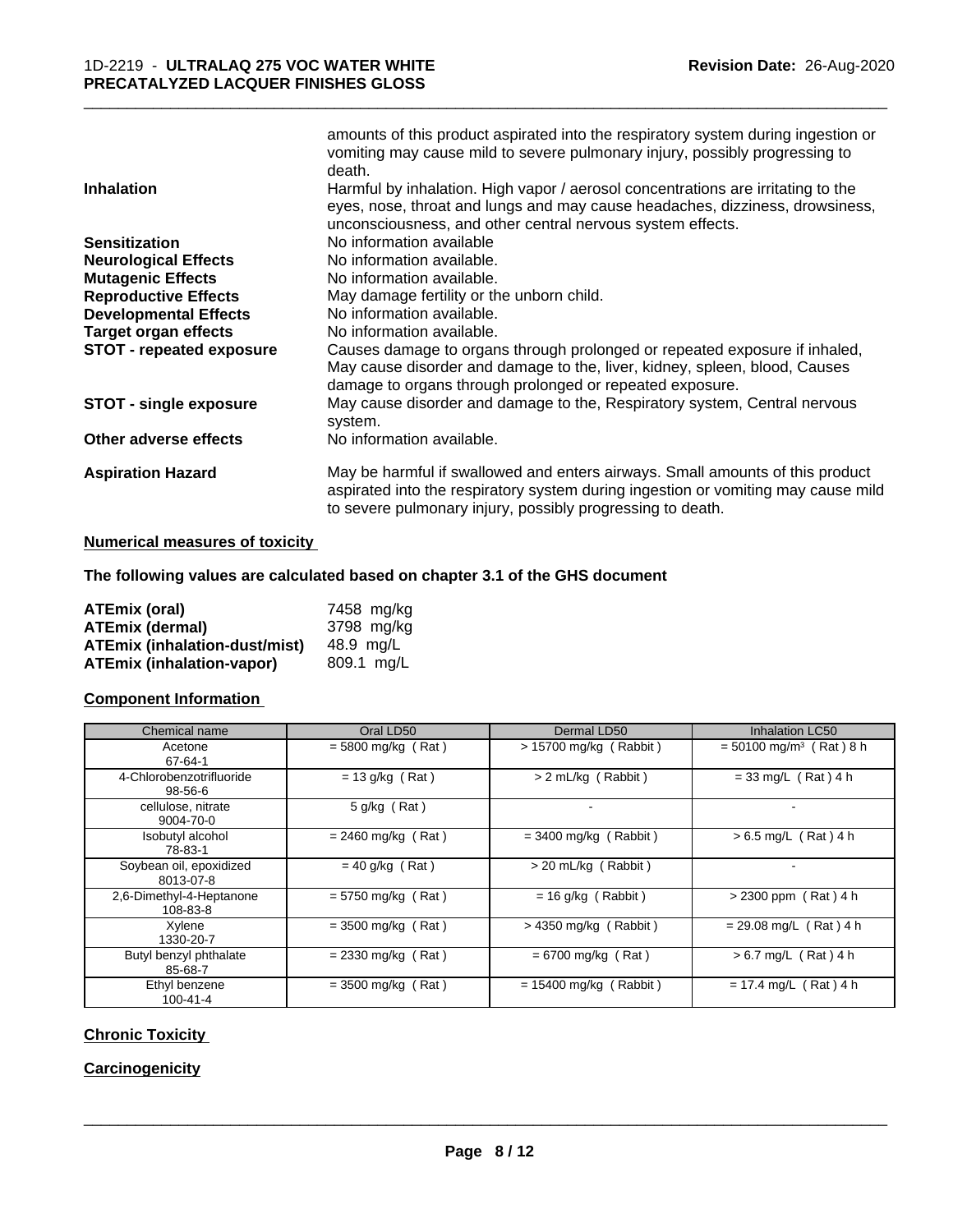*The information below indicateswhether each agency has listed any ingredient as a carcinogen:.*

| <b>Chemical name</b> | <b>IARC</b>                    | NTP | ດເ⊔∧<br>∪J∏≁ |  |
|----------------------|--------------------------------|-----|--------------|--|
|                      | .<br>2B<br>Possible<br>: Human |     | ∟isted       |  |
| Ethyl<br>l benzene   | Carcinogen                     |     |              |  |

\_\_\_\_\_\_\_\_\_\_\_\_\_\_\_\_\_\_\_\_\_\_\_\_\_\_\_\_\_\_\_\_\_\_\_\_\_\_\_\_\_\_\_\_\_\_\_\_\_\_\_\_\_\_\_\_\_\_\_\_\_\_\_\_\_\_\_\_\_\_\_\_\_\_\_\_\_\_\_\_\_\_\_\_\_\_\_\_\_\_\_\_\_

#### **Legend**

IARC - International Agency for Research on Cancer NTP - National Toxicity Program OSHA - Occupational Safety & Health Administration

# **12. ECOLOGICAL INFORMATION**

# **Ecotoxicity Effects**

The environmental impact of this product has not been fully investigated.

#### **Product Information**

#### **Acute Toxicity to Fish**

No information available

#### **Acute Toxicity to Aquatic Invertebrates**

No information available

#### **Acute Toxicity to Aquatic Plants**

No information available

#### **Persistence / Degradability**

No information available.

#### **Bioaccumulation**

There is no data for this product.

#### **Mobility in Environmental Media**

No information available.

#### **Ozone**

Not applicable

#### **Component Information**

#### **Acute Toxicity to Fish**

Acetone LC50: 8300 (Bluegill - 96 hr.) mg/L Xylene LC50: 13.5 mg/L (Rainbow Trout - 96 hr.) Ethyl benzene LC50: 12.1 mg/L (Fathead Minnow - 96 hr.)

#### **Acute Toxicity to Aquatic Invertebrates**

Acetone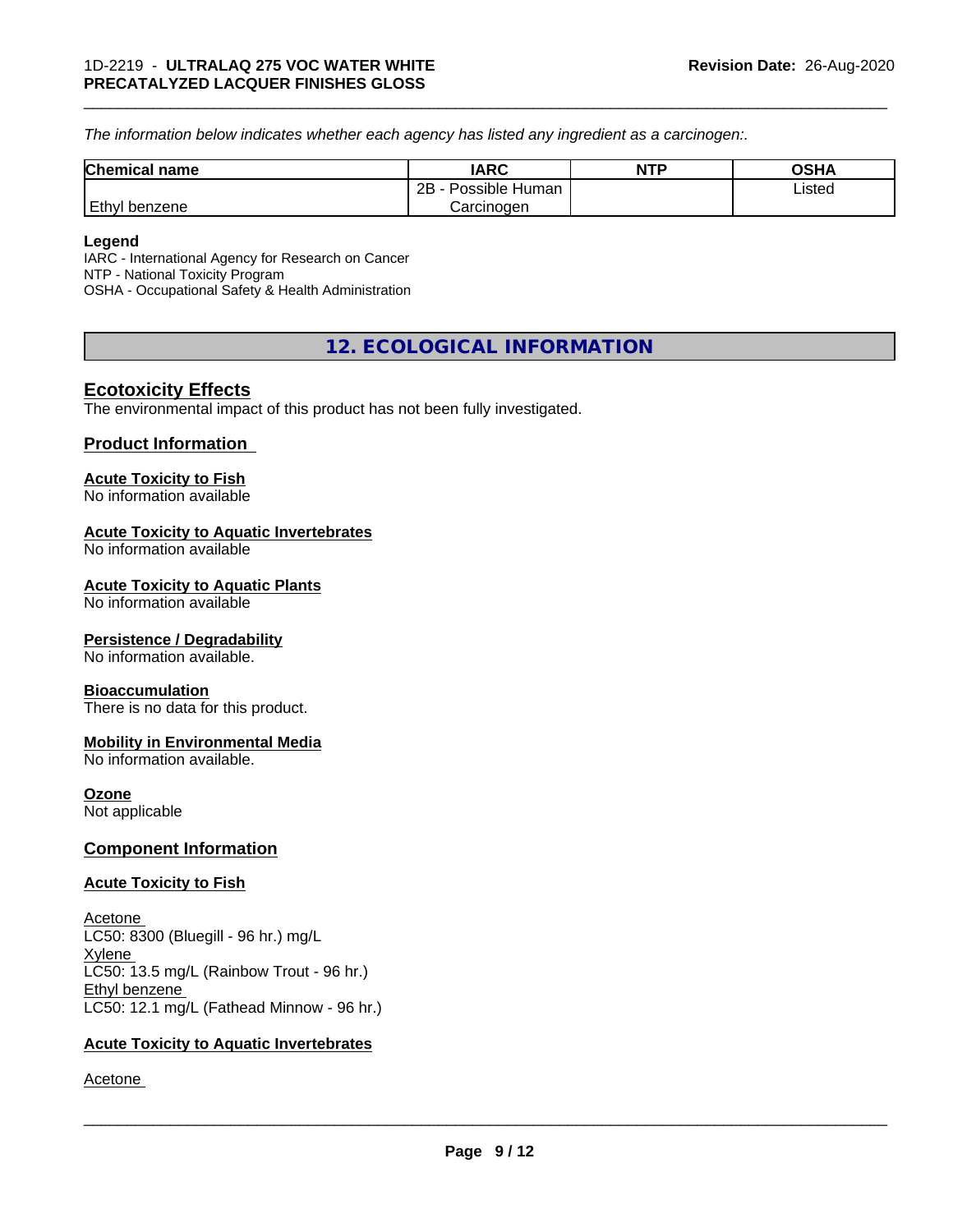EC50: 12600 mg/L (Daphnia magna - 48 hr.) Ethyl benzene EC50: 1.8 mg/L (Daphnia magna - 48 hr.)

#### **Acute Toxicity to Aquatic Plants**

#### Ethyl benzene

EC50: 4.6 mg/L (Green algae (Scenedesmus subspicatus), 72 hrs.)

|                                | 13. DISPOSAL CONSIDERATIONS                                                                                                                                                                                               |
|--------------------------------|---------------------------------------------------------------------------------------------------------------------------------------------------------------------------------------------------------------------------|
| <b>Waste Disposal Method</b>   | Dispose of in accordance with federal, state, and local regulations. Local<br>requirements may vary, consult your sanitation department or state-designated<br>environmental protection agency for more disposal options. |
| <b>Empty Container Warning</b> | Emptied containers may retain product residue. Follow label warnings even after<br>container is emptied. Residual vapors may explode on ignition.                                                                         |

\_\_\_\_\_\_\_\_\_\_\_\_\_\_\_\_\_\_\_\_\_\_\_\_\_\_\_\_\_\_\_\_\_\_\_\_\_\_\_\_\_\_\_\_\_\_\_\_\_\_\_\_\_\_\_\_\_\_\_\_\_\_\_\_\_\_\_\_\_\_\_\_\_\_\_\_\_\_\_\_\_\_\_\_\_\_\_\_\_\_\_\_\_

**14. TRANSPORT INFORMATION**

| <b>DOT</b><br><b>Proper Shipping Name</b><br><b>Hazard class</b><br>UN-No.<br><b>Packing Group</b><br><b>Description</b> | <b>PAINT</b><br>3<br>UN1263<br>Ш<br>UN1263, PAINT, 3, II |  |  |
|--------------------------------------------------------------------------------------------------------------------------|----------------------------------------------------------|--|--|
| <b>ICAO/IATA</b>                                                                                                         | Contact the preparer for further information.            |  |  |
| <b>IMDG/IMO</b>                                                                                                          | Contact the preparer for further information.            |  |  |
|                                                                                                                          | <b>15. REGULATORY INFORMATION</b>                        |  |  |

# **International Inventories**

| <b>TSCA: United States</b> | Yes - All components are listed or exempt. |
|----------------------------|--------------------------------------------|
| <b>DSL: Canada</b>         | Yes - All components are listed or exempt. |

# **Federal Regulations**

| SARA 311/312 hazardous categorization |     |  |
|---------------------------------------|-----|--|
| Acute health hazard                   | Yes |  |
| Chronic Health Hazard                 | Yes |  |
| Fire hazard                           | Yes |  |
| Sudden release of pressure hazard     | No  |  |
| <b>Reactive Hazard</b>                | N٥  |  |

#### **SARA 313**

Section 313 of Title III of the Superfund Amendments and Reauthorization Act of 1986 (SARA). This product contains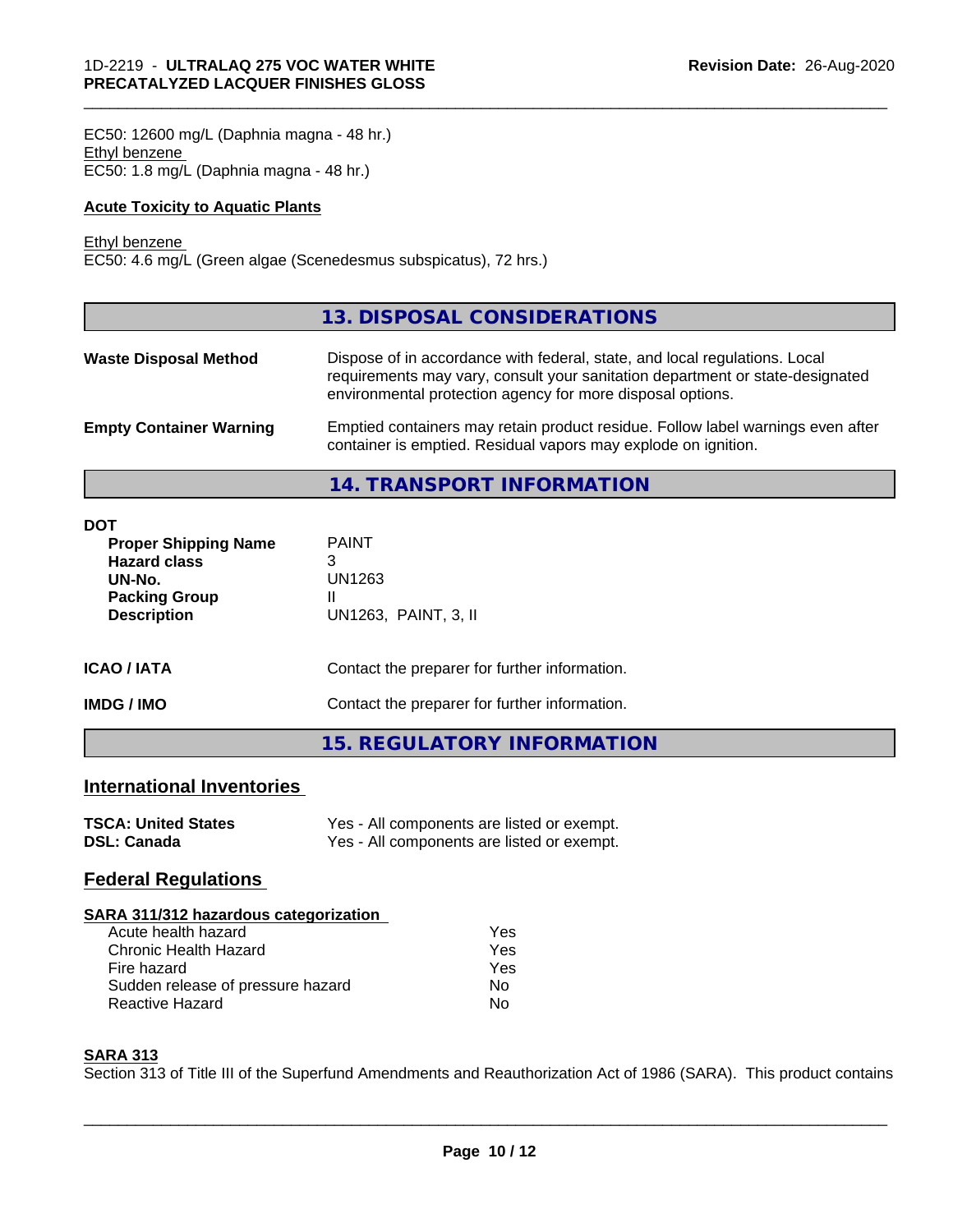a chemical or chemicals which are subject to the reporting requirements of the Act and Title 40 of the Code of Federal Regulations, Part 372:

| Chemical name | <b>CAS No.</b> | Weight-%    | <b>CERCLA/SARA 313</b><br>(de minimis concentration) |
|---------------|----------------|-------------|------------------------------------------------------|
| Xylene        | 1330-20-7      | - 5         |                                                      |
| Ethyl benzene | $100 - 41 - 4$ | $0.1 - 0.5$ |                                                      |

\_\_\_\_\_\_\_\_\_\_\_\_\_\_\_\_\_\_\_\_\_\_\_\_\_\_\_\_\_\_\_\_\_\_\_\_\_\_\_\_\_\_\_\_\_\_\_\_\_\_\_\_\_\_\_\_\_\_\_\_\_\_\_\_\_\_\_\_\_\_\_\_\_\_\_\_\_\_\_\_\_\_\_\_\_\_\_\_\_\_\_\_\_

#### **Clean Air Act,Section 112 Hazardous Air Pollutants (HAPs) (see 40 CFR 61)** This product contains the following HAPs:

| <b>Chemical name</b> | CAS No.   | Weight-%    | <b>Hazardous Air Pollutant</b> |
|----------------------|-----------|-------------|--------------------------------|
|                      |           |             | (HAP)                          |
| Xvlene               | 1330-20-7 | 1 - 5       | ∟isted                         |
| Ethyl benzene        | 100-41-4  | $0.1 - 0.5$ | ∟isted                         |

#### **US State Regulations**

#### **California Proposition 65**

**AVIMARNING:** Cancer and Reproductive Harm– www.P65warnings.ca.gov

#### **State Right-to-Know**

| <b>Chemical name</b>     | <b>Massachusetts</b> | <b>New Jersey</b> | Pennsylvania |
|--------------------------|----------------------|-------------------|--------------|
| Acetone                  |                      |                   |              |
| 4-Chlorobenzotrifluoride |                      |                   |              |
| cellulose, nitrate       |                      |                   |              |
| Isobutyl alcohol         |                      |                   |              |
| 2,6-Dimethyl-4-Heptanone |                      |                   |              |
| Xvlene                   |                      |                   |              |
| Butyl benzyl phthalate   |                      |                   |              |
| Isopropyl alcohol        |                      |                   |              |

#### **Legend**

X - Listed

**16. OTHER INFORMATION**

**HMIS** - **Health:** 2\* **Flammability:** 3 **Reactivity:** 1 **PPE:** -

 $\overline{\phantom{a}}$  ,  $\overline{\phantom{a}}$  ,  $\overline{\phantom{a}}$  ,  $\overline{\phantom{a}}$  ,  $\overline{\phantom{a}}$  ,  $\overline{\phantom{a}}$  ,  $\overline{\phantom{a}}$  ,  $\overline{\phantom{a}}$  ,  $\overline{\phantom{a}}$  ,  $\overline{\phantom{a}}$  ,  $\overline{\phantom{a}}$  ,  $\overline{\phantom{a}}$  ,  $\overline{\phantom{a}}$  ,  $\overline{\phantom{a}}$  ,  $\overline{\phantom{a}}$  ,  $\overline{\phantom{a}}$ 

#### **HMIS Legend**

- 0 Minimal Hazard
- 1 Slight Hazard
- 2 Moderate Hazard
- 3 Serious Hazard
- 4 Severe Hazard
- \* Chronic Hazard

X - Consult your supervisor or S.O.P. for "Special" handling instructions.

*Note: The PPE rating has intentionally been left blank. Choose appropriate PPE that will protect employees from the hazards the material will present under the actual normal conditions of use.*